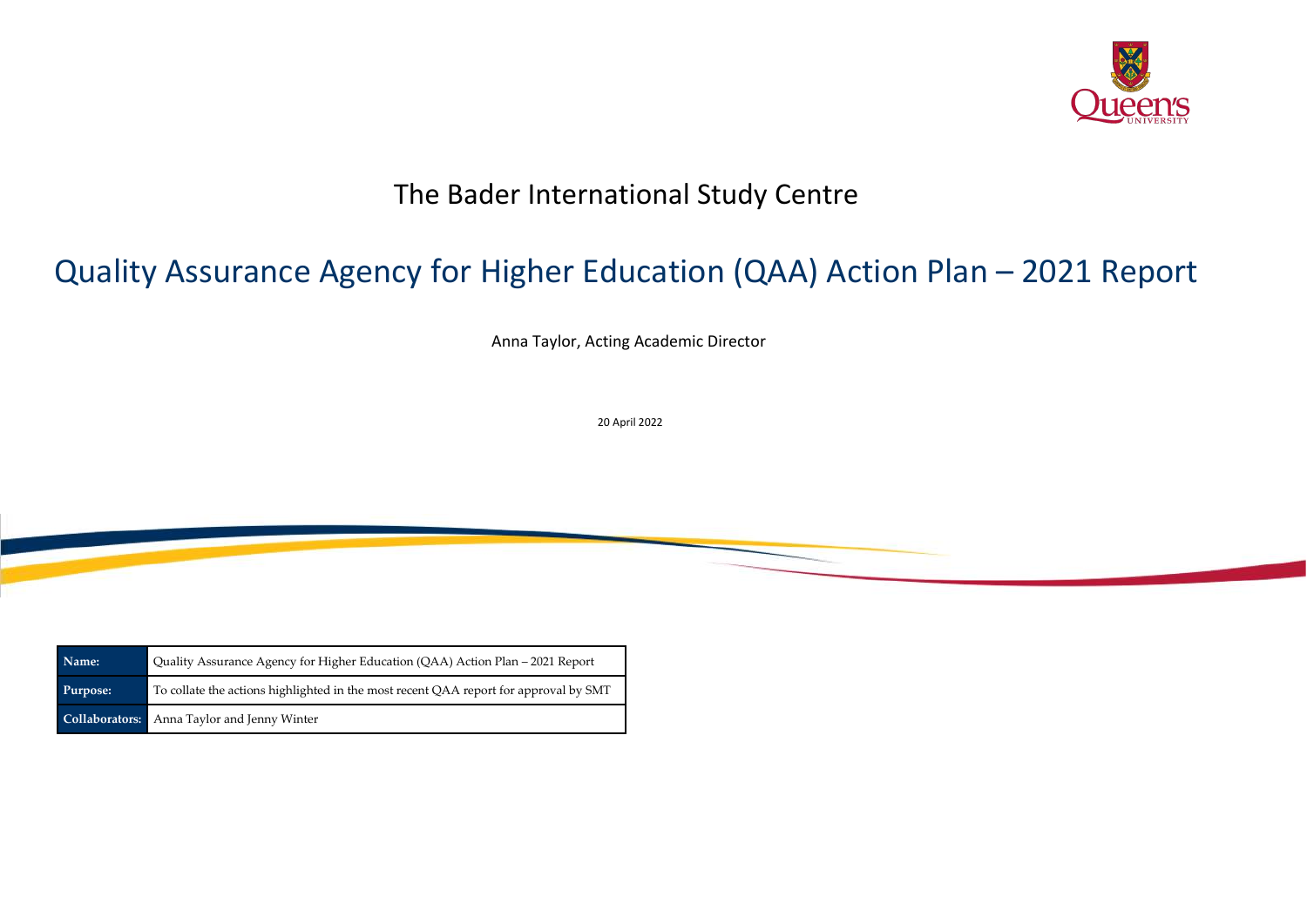## ACTION PLAN

|                                                                                                                                                                                                              | Recommendation |                                                                                                                                                                                                                                                                                                                                                                                                                                                                                                                                                                     |                                                                                                                                                                                                                    | <b>Action</b>                                      |                                            |                        |                                                                                                                       |                                                                                                                              |                                                                                                                                                                                     | <b>Reported in</b> |
|--------------------------------------------------------------------------------------------------------------------------------------------------------------------------------------------------------------|----------------|---------------------------------------------------------------------------------------------------------------------------------------------------------------------------------------------------------------------------------------------------------------------------------------------------------------------------------------------------------------------------------------------------------------------------------------------------------------------------------------------------------------------------------------------------------------------|--------------------------------------------------------------------------------------------------------------------------------------------------------------------------------------------------------------------|----------------------------------------------------|--------------------------------------------|------------------------|-----------------------------------------------------------------------------------------------------------------------|------------------------------------------------------------------------------------------------------------------------------|-------------------------------------------------------------------------------------------------------------------------------------------------------------------------------------|--------------------|
| Recommendation                                                                                                                                                                                               | Level          | <b>Further Detail from Report</b>                                                                                                                                                                                                                                                                                                                                                                                                                                                                                                                                   | <b>Action Needed</b>                                                                                                                                                                                               | Owner                                              | <b>Due Date</b>                            | <b>Completion Date</b> | <b>Evidence Suggested</b>                                                                                             | <b>Evidence Collated</b>                                                                                                     | <b>Success indicators</b>                                                                                                                                                           | <b>Next Review</b> |
| Continue to support<br>faculty in embedding<br>technology into the<br>curriculum and with<br>course development,<br>and continue to<br>support students and<br>staff in online learning                      | Noted          | 'A new appointment has been<br>made - Experiential Learning<br>and Workplace Skills<br><b>Coordinator (Learning</b><br>Technology) - to help embed<br>technology into the curriculum<br>and to support students and<br>staff with online learning<br>Although BISC intends to return<br>to face-to-face learning in the<br>current term, it will continue to<br>support faculty with course<br>development and technology<br>integration'                                                                                                                           | Make the new<br>appointment a<br>member of the<br>Educational<br>Standards<br>Committee; make<br>the new<br>appointment the<br>contact person for<br>onQ queries;<br>organise regular<br>onQ training<br>sessions. | Deputy<br>Academic<br>Director and<br><b>ELWSC</b> | By the end of<br>academic year<br>2022-23. |                        | Minutes of the Educational<br><b>Standards Committee;</b><br>feedback on training<br>sessions from faculty.           | Minutes;                                                                                                                     | Better standard of<br>use of onQ and other<br>related technologies;<br>more confident<br>faculty.                                                                                   |                    |
|                                                                                                                                                                                                              |                |                                                                                                                                                                                                                                                                                                                                                                                                                                                                                                                                                                     |                                                                                                                                                                                                                    |                                                    |                                            |                        |                                                                                                                       |                                                                                                                              |                                                                                                                                                                                     |                    |
| Continue to<br>encourage the<br>enhancement of the<br>curriculum through<br>experiential learning,<br>firmly embedding<br>ELOs into the<br>curriculum. Continue<br>to make use of VELOs<br>where appropriate | Noted          | 'Virtual Experiential Learning<br>Opportunities (VELOs) have<br>been further enhanced to<br>mitigate against the detrimental<br>effects of the pandemic which<br>have curtailed, and may<br>continue to prevent, external<br>visitsAn Experiential Learning<br>and<br>Workplace Skills Coordinator<br>has been appointed to support<br>faculty in embedding<br>experiential learning into the<br>curriculum'<br>'Part of the objectives of the<br>[faculty] training day was to<br>encourage the enhancement of<br>the curriculum through<br>experiential learning' | None specific;<br>ongoing work by<br>Experiential<br>Learning Manager                                                                                                                                              | Experiential<br>Learning<br>Manager                | Report due<br>end of 2022-<br>23.          |                        | Termly reports on<br><b>Experiential Learning</b><br>compiled by EL Office;<br><b>Student Satisfaction</b><br>Survey. |                                                                                                                              | High student<br>satisfaction with<br><b>Experiential Learning</b><br>component;<br>continue instructor<br>motivation and<br>engagement with<br>development new EL<br>opportunities. |                    |
|                                                                                                                                                                                                              |                | 'The faculty training day in                                                                                                                                                                                                                                                                                                                                                                                                                                                                                                                                        |                                                                                                                                                                                                                    |                                                    |                                            |                        |                                                                                                                       | 2x workshops run in                                                                                                          |                                                                                                                                                                                     |                    |
| Continue to offer<br>hybrid training<br>opportunities for<br>faculty                                                                                                                                         | Noted          | August facilitated both online<br>and physical attendance to<br>enable staff from more remote<br>locations to participate and this<br>model will be continued<br>throughout the academic year'                                                                                                                                                                                                                                                                                                                                                                      | Run hybrid<br>workshops during<br>academic year.                                                                                                                                                                   | Professional<br>Development<br>Coordinator         | By the end of<br>academic year<br>2022-23. | March 2022.            | Advertisements for hybrid<br>workshops and reports by<br>the Professional<br>Development Coordinator.                 | the Fall Term by KC<br>(report available); 2x<br>workshops run in the<br>Winter Term by KK<br>(advertisements<br>available). | Confident faculty<br>with up to date<br>knowledge of<br>pedagogy.                                                                                                                   |                    |
|                                                                                                                                                                                                              |                |                                                                                                                                                                                                                                                                                                                                                                                                                                                                                                                                                                     |                                                                                                                                                                                                                    |                                                    |                                            |                        |                                                                                                                       |                                                                                                                              |                                                                                                                                                                                     |                    |
| Finalise the frequency<br>of ESC meetings                                                                                                                                                                    | Implied        | 'The [ESC] Committee meets<br>four times a year, but the<br>frequency of meetings has yet<br>to be included in the terms of<br>reference'.                                                                                                                                                                                                                                                                                                                                                                                                                          | Include meeting<br>frequency in terms<br>of reference.                                                                                                                                                             | Deputy<br>Academic<br>Director                     | <b>Before Winter</b><br>Term 2022.         | December 2021.         | Updates ToR.                                                                                                          |                                                                                                                              |                                                                                                                                                                                     |                    |

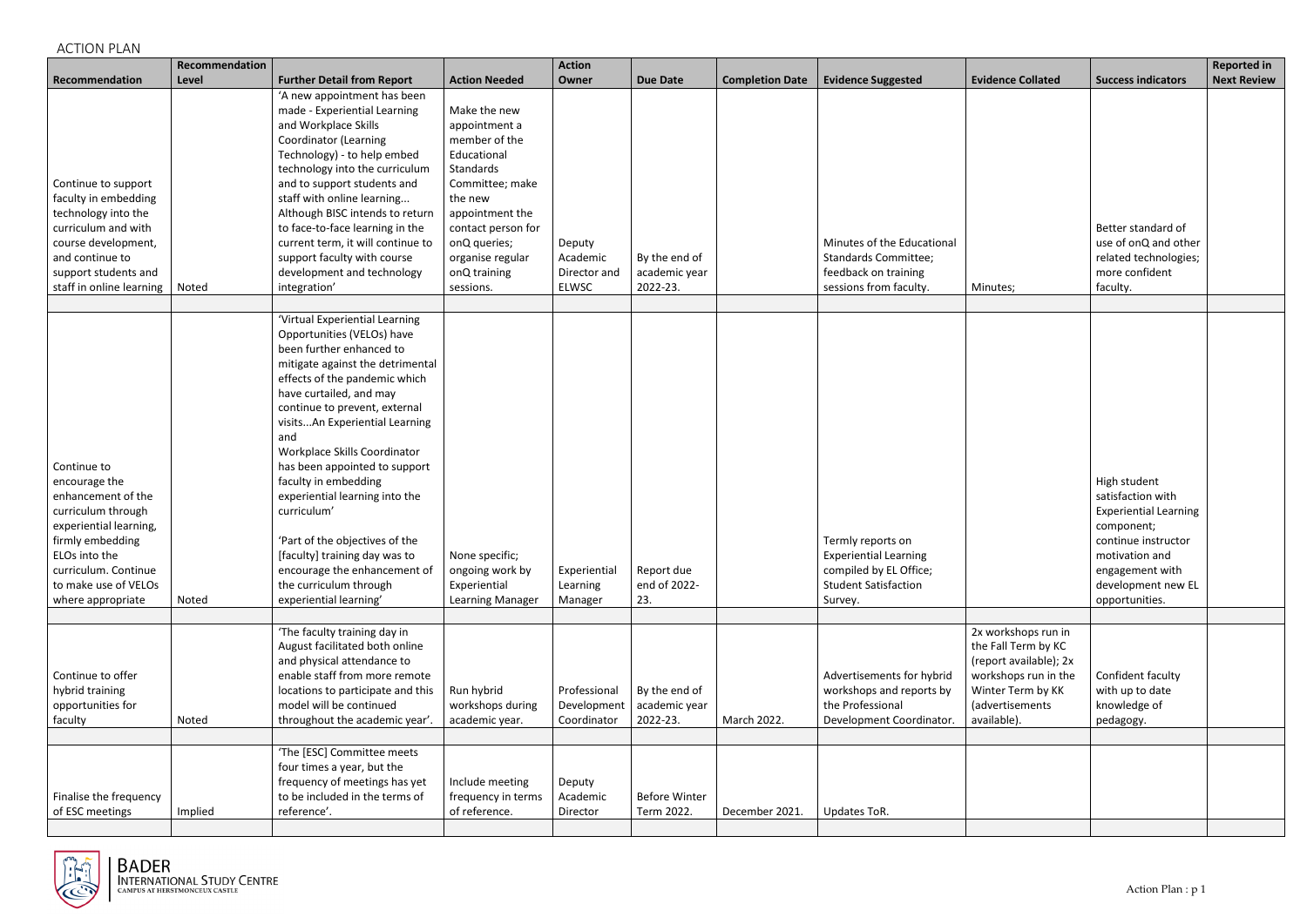|                                                                                                                                                                                                 | Recommendation |                                                                                                                                                                                                                                                                                                                                                 |                                                                                                                                                                                                                     | <b>Action</b>                  |                                            |                        |                                                                                                                                                |                                                                                                                                                 |                           | <b>Reported in</b> |
|-------------------------------------------------------------------------------------------------------------------------------------------------------------------------------------------------|----------------|-------------------------------------------------------------------------------------------------------------------------------------------------------------------------------------------------------------------------------------------------------------------------------------------------------------------------------------------------|---------------------------------------------------------------------------------------------------------------------------------------------------------------------------------------------------------------------|--------------------------------|--------------------------------------------|------------------------|------------------------------------------------------------------------------------------------------------------------------------------------|-------------------------------------------------------------------------------------------------------------------------------------------------|---------------------------|--------------------|
| Recommendation                                                                                                                                                                                  | Level          | <b>Further Detail from Report</b>                                                                                                                                                                                                                                                                                                               | <b>Action Needed</b>                                                                                                                                                                                                | Owner                          | <b>Due Date</b>                            | <b>Completion Date</b> | <b>Evidence Suggested</b>                                                                                                                      | <b>Evidence Collated</b>                                                                                                                        | <b>Success indicators</b> | <b>Next Review</b> |
| Continue to address<br>student feedback<br>regarding the<br>maintenance of<br>accommodation and<br>lack of suitable study<br>space, and monitor<br>feedback for recently<br>implemented changes | Implied        | 'BISC has effectively used the<br>2020-21 academic year, when<br>students were learning<br>remotely, to address some<br>critical comments regarding<br>maintenance of accommodation<br>and the lack of suitable study<br>areas. Some redecoration has<br>taken place and an area has<br>been identified for<br>refurbishment as a study space'. | Continue work on<br>major projects and<br>capital investment.                                                                                                                                                       | Senior<br>Management<br>Team   | Ongoing                                    |                        | N/A                                                                                                                                            |                                                                                                                                                 |                           |                    |
|                                                                                                                                                                                                 |                |                                                                                                                                                                                                                                                                                                                                                 |                                                                                                                                                                                                                     |                                |                                            |                        |                                                                                                                                                |                                                                                                                                                 |                           |                    |
| Carry out the planned<br>enhancements to<br>outdoor exercise<br>opportunities                                                                                                                   | Noted          | 'Further work to enhance<br>outdoor exercise opportunities<br>is planned for the academic<br>year 2021-22'.                                                                                                                                                                                                                                     | Continue work on<br>major projects and<br>capital investment.                                                                                                                                                       | Senior<br>Management<br>Team   | Ongoing                                    |                        | N/A                                                                                                                                            |                                                                                                                                                 |                           |                    |
|                                                                                                                                                                                                 |                |                                                                                                                                                                                                                                                                                                                                                 |                                                                                                                                                                                                                     |                                |                                            |                        |                                                                                                                                                |                                                                                                                                                 |                           |                    |
| Embed the Core and<br>Common practices of<br>the Quality Code into<br>our policies                                                                                                              | Noted          | 'During 2022, BISC intends to<br>embed the Core and Common<br>practices of the Quality Code<br>into its policies to provide a<br>further reference point for the<br><b>Educational Standards</b><br>Committee to refer to during<br>the cyclical review of quality'.                                                                            | Circulate quality<br>code and Queen's<br>degree level<br>expectations on a<br>termly basis;<br>evaluate all new<br>programs with<br>respect to the<br>quality code; run<br>training session on<br>the quality code. | Deputy<br>Academic<br>Director |                                            |                        | N/A                                                                                                                                            |                                                                                                                                                 |                           |                    |
|                                                                                                                                                                                                 |                |                                                                                                                                                                                                                                                                                                                                                 |                                                                                                                                                                                                                     |                                |                                            |                        |                                                                                                                                                |                                                                                                                                                 |                           |                    |
| Continue to engage<br>with main campus<br>over proposed new<br>courses                                                                                                                          | Implied        | 'Faculty effectively use their<br>links with the main university<br>campus to develop the<br>curriculum and share best<br>practice. It is anticipated that<br>this will lead to the approval of<br>two new BISC courses in 2022-<br>$23'$ .                                                                                                     | Get approval for<br>BISC 200 and 300<br>from the Arts &<br><b>Science Curriculum</b><br>Committee                                                                                                                   | Deputy<br>Academic<br>Director | <b>Before Winter</b><br>2022.              | November 2022.         | N/A                                                                                                                                            | BISC 200 and BISC 300<br>syllabi approved by<br>the FAS Curriculum<br>Committee; both<br>courses entered into<br>the Queen's course<br>catalog. |                           |                    |
|                                                                                                                                                                                                 |                |                                                                                                                                                                                                                                                                                                                                                 |                                                                                                                                                                                                                     |                                |                                            |                        |                                                                                                                                                |                                                                                                                                                 |                           |                    |
| Continue to<br>strengthen external<br>research collaboration   Implied                                                                                                                          |                | 'A Research Coordinator has<br>been appointed from<br>September 2021 to further<br>strengthen external<br>collaboration'.                                                                                                                                                                                                                       | Write preliminary<br>research report to<br>review current<br>status and define<br>objectives and<br>external<br>opportunities/.                                                                                     | Research<br>Coordinator        | By the end of<br>academic year<br>2022-23. |                        | Research report on current<br>status; report on long-term<br>opportunities; emails<br>circulated to faculty about<br>short-term opportunities. |                                                                                                                                                 |                           |                    |